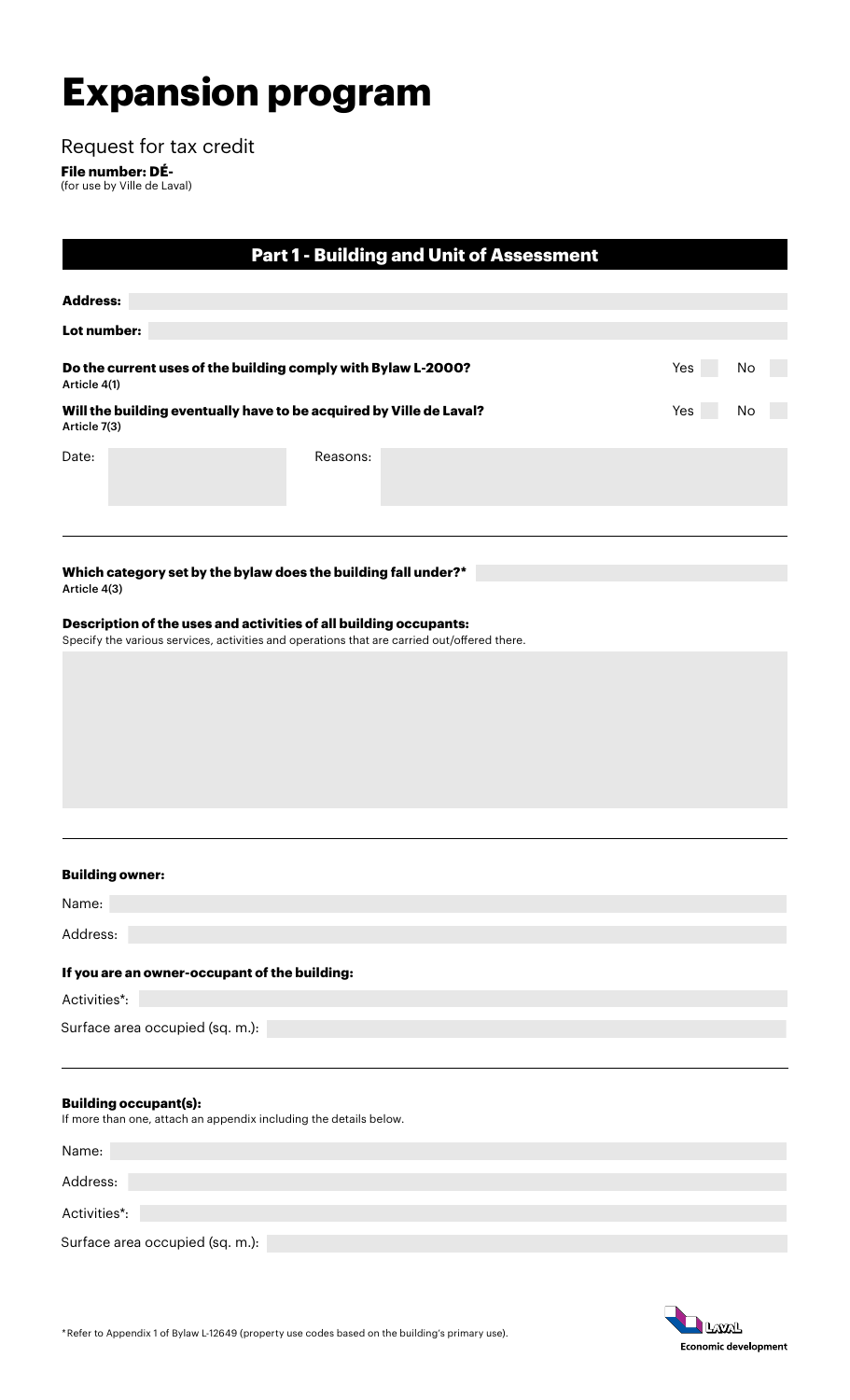|                                                                                                                                                                                                                                                                                                                                             |                           | Part 2 - Work                      |                                                                                                                                                |            |          |  |
|---------------------------------------------------------------------------------------------------------------------------------------------------------------------------------------------------------------------------------------------------------------------------------------------------------------------------------------------|---------------------------|------------------------------------|------------------------------------------------------------------------------------------------------------------------------------------------|------------|----------|--|
| Construction                                                                                                                                                                                                                                                                                                                                | Demolition-<br>rebuilding | Renovation                         | Expansion                                                                                                                                      |            |          |  |
| Article 6                                                                                                                                                                                                                                                                                                                                   |                           |                                    |                                                                                                                                                |            |          |  |
| <b>Specify:</b><br>Provide details of the project and primary costs related to the work.                                                                                                                                                                                                                                                    |                           |                                    |                                                                                                                                                |            |          |  |
|                                                                                                                                                                                                                                                                                                                                             |                           |                                    |                                                                                                                                                |            |          |  |
| Permit application date:                                                                                                                                                                                                                                                                                                                    |                           |                                    |                                                                                                                                                |            |          |  |
| Project start date:                                                                                                                                                                                                                                                                                                                         |                           | Estimated project completion date: |                                                                                                                                                |            |          |  |
| Total estimated cost of work:                                                                                                                                                                                                                                                                                                               |                           |                                    |                                                                                                                                                |            |          |  |
| Surface area before work (sq. m.):                                                                                                                                                                                                                                                                                                          |                           |                                    | Surface area after work (sq. m.):                                                                                                              |            |          |  |
| Minimum expected increase in assessment roll value following eligible work:<br>Article 8<br>For construction or demolition-rebuilding, will the projects total at least \$3 million?<br>For renovation or expansion, will the works total at least \$2 million?<br>Other investments, equipment, etc. (excluding the above-mentioned work): |                           |                                    |                                                                                                                                                | Yes<br>Yes | No<br>No |  |
| Will the work be certified?<br>Article 10(6)<br>Yes                                                                                                                                                                                                                                                                                         | No                        | Article 1                          | Indicate which certification:<br><b>BOMA BEST Certification</b><br><b>LEED Canada Certification</b><br>Living Building Challenge Certification |            |          |  |
| Will the uses following the work comply with Bylaw L-2000?<br>Article 4(2)                                                                                                                                                                                                                                                                  |                           |                                    |                                                                                                                                                | Yes        | No       |  |
| Is any part of the work eligible for other tax credit programs?<br>Article 7(1)<br>Which part of the work?                                                                                                                                                                                                                                  |                           |                                    |                                                                                                                                                | Yes        | No       |  |
|                                                                                                                                                                                                                                                                                                                                             |                           |                                    |                                                                                                                                                |            |          |  |
| Is any part of the work exempt from property taxes or eligible for a propertytax refund?<br>Article 7(2)<br>Which part of the work?                                                                                                                                                                                                         |                           |                                    |                                                                                                                                                | Yes        | No       |  |
|                                                                                                                                                                                                                                                                                                                                             |                           |                                    |                                                                                                                                                |            |          |  |